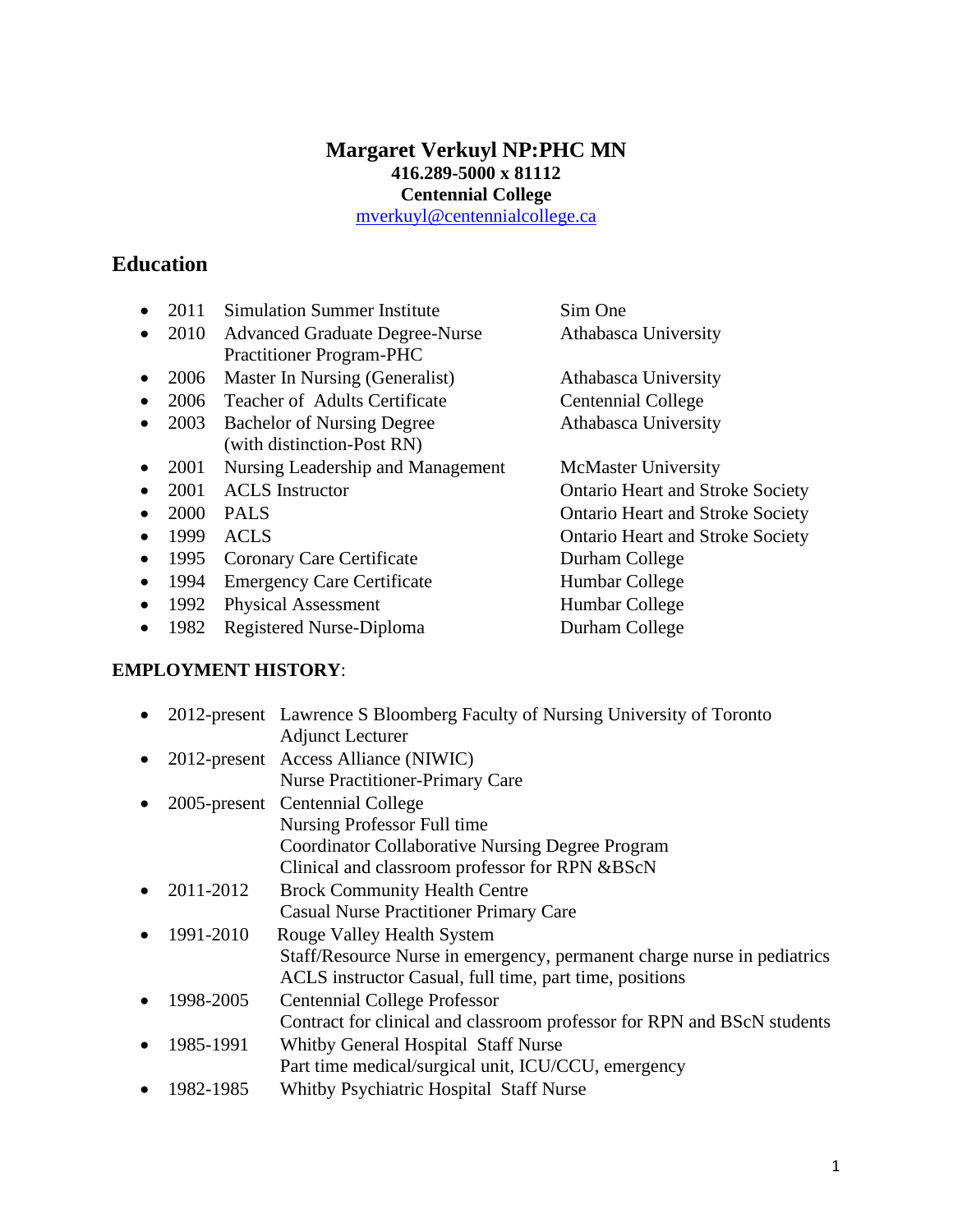### full time adolescent/adult psychiatry

## **AWARDS**

- 2021 INACSL Hayden Vanguard Lectureship Sponsored by CAE Healthcare M. Verkuyl.
- 2019 Silver in the 2019 International Serious Play Awards. for Digital games in the professional category. Team: M. Verkuyl, N. Djafarova, O. St-Amant & J. Lapum.
- 2018 Learning Technologies Award. Best learning game-international Silver Winner. Ryerson University, George Brown College, Centennial College
- 2018 The GamiCon Gamification Project Throw Down Awards: Best Use of Narrative Ryerson, Centennial & George Brown College. Team: N. Djafarova, L. Zefi, D. Romaniuk, M. Verkuyl, P. Mastrilli
- 2018 Non-research article of the year. Clinical Simulation in Nursing. Article: An exploration of debriefing in virtual simulation, 13(11). Verkuyl, Lapum, Hughes, Romaniuk, Mastrilli, Betts, St-Amant, & McCulloch.
- 2018 International Nursing Association for Clinical Simulation and Learning (INACSL), Research Excellence Award. Team: Verkuyl, Lapum, Hughes, McCulloch, Mastrilli, St-Amant, Betts.
- 2018 Award for Excellence in Collaborative Education from Council of Ontario University Programs in Nursing (COUPN)
- 2017 Recipient, eCampus Ontario Technology Enabled Seminar + Showcase (TESS) Awards: Best in Show: Learner-Centred Outcomes (Margaret Verkuyl, Daria Romaniuk, Jennifer Lapum, Paula Mastrilli, Naza Djafarova)
- 2017 SHIRE Award for NPs Working in Mental Health
- 2017 Second place in the Academic Poster Category from INACSL Conference
- 2017 International Serious Play Awards Silver Medal from Serious Play
- 2016 Serious Gaming and Virtual Environments Best in the Show (Faculty Division) Runner up Award from IMSH conference
- 2015 3rd place in Life Science category in the Wharton-QS Stars Awards from Reimagine Education
- 2013 Apple Award Excellent in Teaching from Centennial College
- 2011 Apple Award Looking Beyond Outside the Box from Centennial College
- 2006 Joyce Pearson Bursary from Rouge Valley Health System

## **GRANTS (2010-present)**

*Team Works (IPE).* P. Marten-Daniel, K. S. A'Court, H. Demeris, E. Hanna, M. Lowe, P. Mastrilli, T. Paulenko, S. Summers, **M. Verkuyl.** Immigration, Refugees and Citizenship Canada. Award 60,000.

*Transitions in Care: Virtual Gaming Simulation (2019).* Project Lead: **M. Verkuyl** & O. St-Amant. Team Members: E. Reisdorfer, T. McCulloch, D. Gillis, D. MacEachern E. Santa Mina, J. Innis, E. Ziegler, S. Cherney, J. Tsui, T. Larcina & N. Djafarova. Ryerson University. Award 135,000.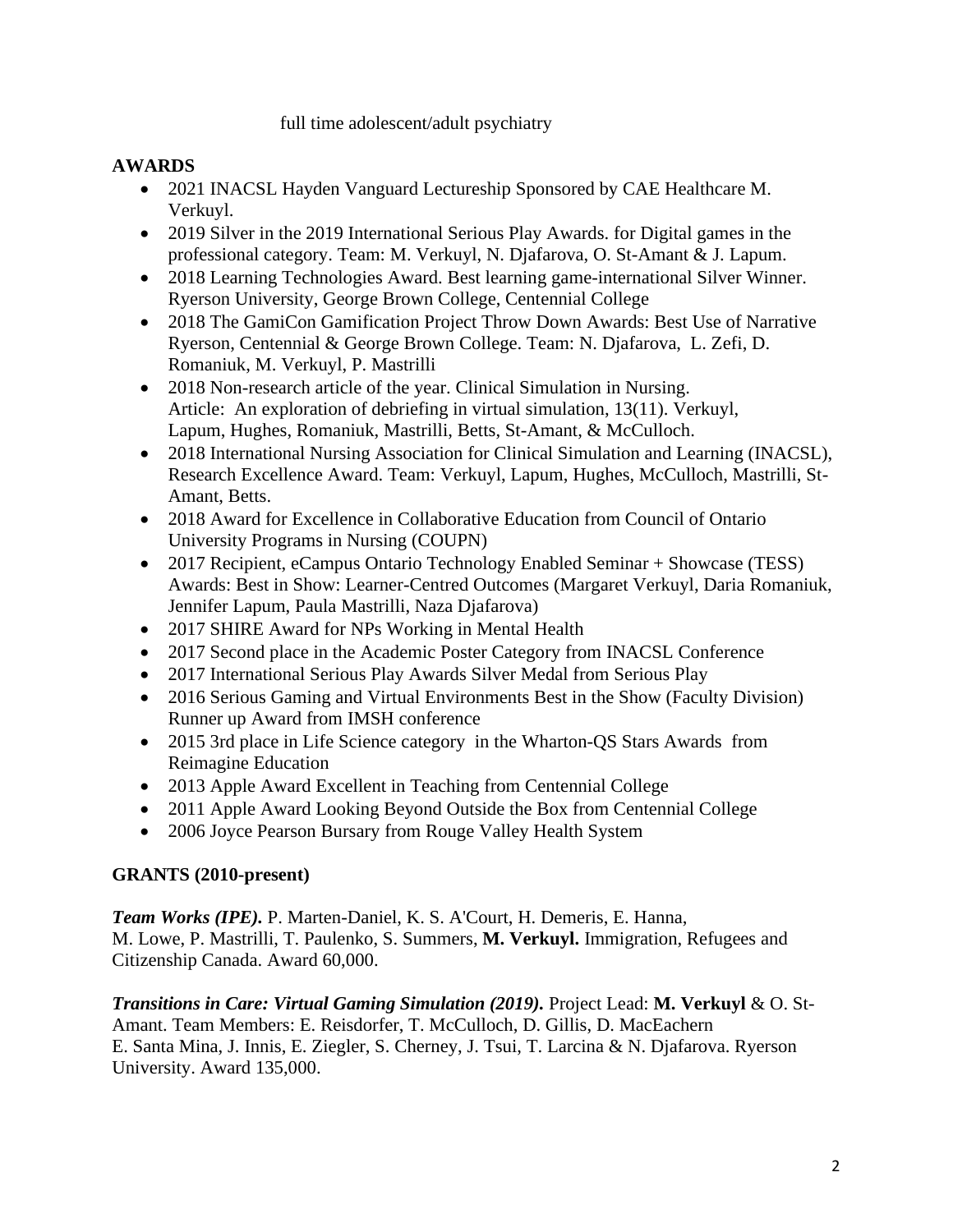*Creation of an OER: The nurse's physical examination of the patient. (2019 (Dec, 2020)*. Lapum, J., St-Amant, O., Savicevic, N., Garcia, W., Dimaranan, F., Pemasani, M., Hughes, M., Verkuyl, M., & Petrie, P. Ryerson University Library OER Grants. \$10,000.

*SCHS Virtual Hospital (2018-19).* Verkuyl, M. Ministry of Advanced Education and Skills, Career Ready Fund, \$74,724.

*Vital Sign Measurement Across the Lifespan: Open Textbook Adaptation (2017-2018).*  Lapum, J., **Verkuyl, M.,** Garcia, W., St-Amant, O., Tan, A., & Freeman, W. ecampusOntario, Ministry of Training, Colleges and Universities. \$14,953.20.

*On-Line Modules with Virtual Gaming Simulation: The Essentials of Maternal and Newborn Assessment in Nursing, 2016-2018.* Project Lead: J. Lapum Team Members: **M.Verkuyl**, M. Hughes, P. Mastrilli, N. Djafarova, D. Romaniuk, St-Amant, B, Nikaiin, L, Betts. eCampus Ontario Ministry for Training, Colleges and Universities 2016-2018: \$97,850.

*Controlled Drugs and Substances: Virtual Gaming Simulation (2017).* Project Lead: **M. Verkuyl** Team Members: D. Romaniuk, N. Djafarova. Canadian Association Schools of Nursing. Award 25,000.00

*Therapeutic Communication and Mental health Assessment: Knowledge and practice Virtual simulation, 2014-5.* Project Lead: D. Romaniuk. Team Members: **M.Verkuyl**, P. Mastrilli, N. Djafarova O. Ministry for Training, Colleges and Universities Ontario's Shared Online Course Fund 2014-2015: \$37037.

*The development of Simulation-Gaming to Enhance Interactive Learning Part of the development team (2013-5).* Project Lead: P. Mastrilli. Members: L. Cordero, J. Schmid, **M.Verkuyl,** D. Romaniuk, D. D'Annunzio, G. Garvey, S. Chu, L. Zefi, I. Emilianov, D. Novikov. The G. Raymond Chang School of Continuing Education: Innovation Award \$20,000.

## **FUNDED RESEARCH (2010-present)**

*Testing the impact of self-debrief in In-person Simulation: A mixed methods study 2019.*  Principle Investigator: M. Verkuyl, Team Members: K. Mack, T. Larcina, L.Atack. Applied Research & Innovation Fellowship, Centennial College: \$16,175.

*Engagement assessment of healthcare students using a vital signs etextbook. 2019-2020.*  Principal investigator: **Verkuyl, M.** Co-investigators: Hughes, M., St-Amant,O., Lapum, J. Centennial College SoLT grant. \$1,462.50.

*Testing the impact of three virtual gaming simulation debriefing methods on students' knowledge and debriefing experience. 2018.* Principle Investigator: M. Verkuyl, Team Members: J. Lapum, L. Atack, M. Hughes, P. Mastrilli, D. Romaniuk, T. McCulloch. Applied Research & Innovation Fellowship, Centennial College: \$19,817.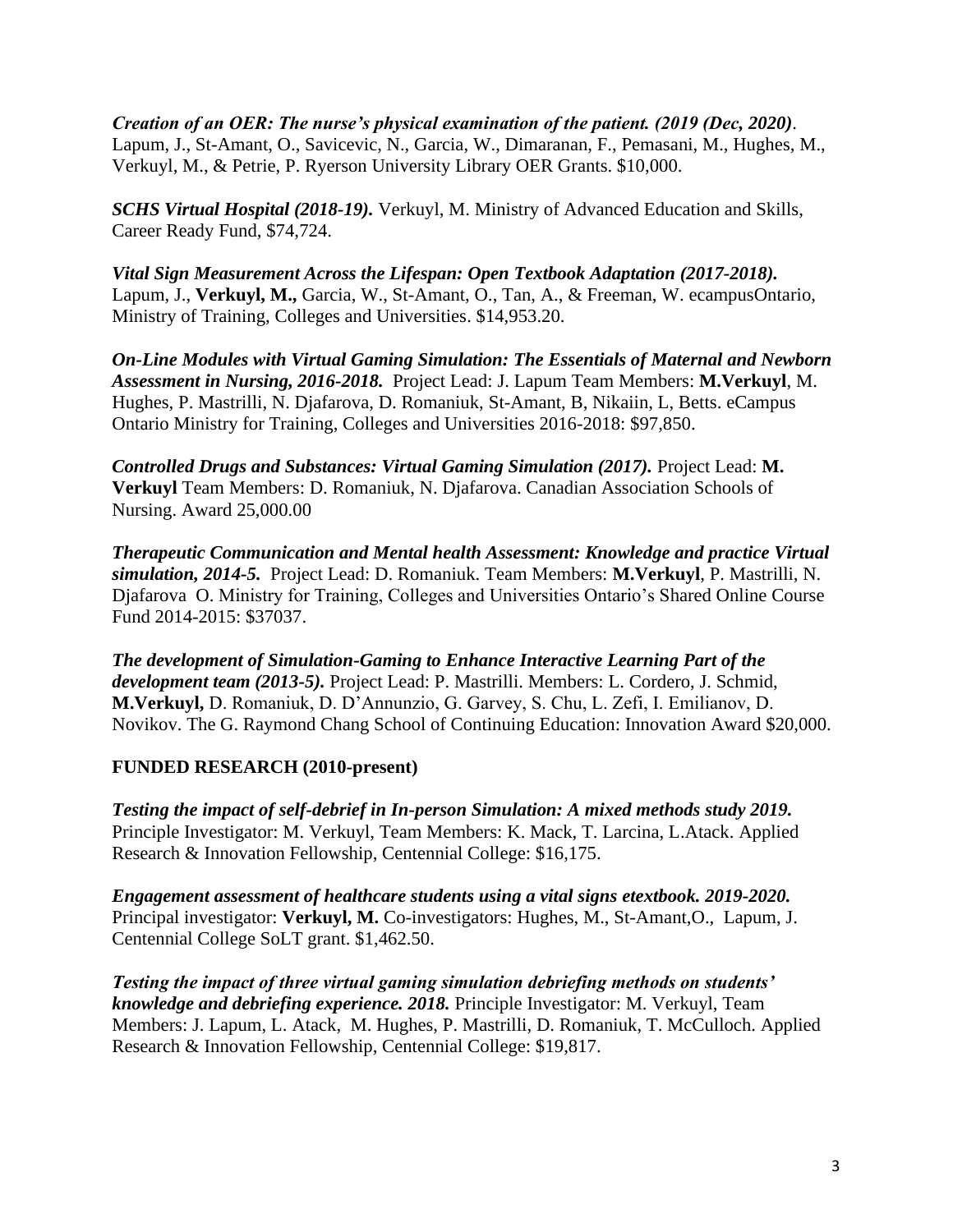*Students experience using a vital signs etextbook 2018-2019.* Principal investigator: Verkuyl, M. St-Amant,O., Lapum, J. Centennial College SoLT grant. \$1,487.50.

*Understanding VS e-textbook as a pedagogical tool: Pilot study. 2018 -2019. Principal* investigator: St-Amant,O., Lapum, J., **Verkuyl, M**. & Garcia, W. Faculty of Community Services seed grant. \$4099.

*Experiences of Nursing Students Playing Virtual Gaming Simulations: A Focus Group Study 2018.* Principle Investigator**: M. Verkuyl** Co-investigators: T. McCulloch**, N. McGee** J Tsui. Applied Research & Innovation Fellowship, Centennial College: \$10,000.

*Technology enabled Learning in Virtual Gaming Simulating: Comparison of Debriefing Methods in Nursing Education, 2016-2018.* Principal investigator **M.Verkuyl**: Team Members: J. Lapum, L. Atack, M. Hughes, P. Mastrilli, D. Romaniuk, L, Betts, T. McCulloch. eCampus Ontario Ministry for Training, Colleges and Universities 2016-2018: \$59,582.80.

*Practical Design Guide for Simulation Game-Based Learning, 2016-2018.* Project Lead: N.Djafarova Team Members: T. Bakes, **M.Verkuyl**, L.Zefi, O. Turetken, A. Ferworn, P. Mastrilli, D. Romaniuk, K. Bramesfeld. eCampus Ontario Ministry for Training, Colleges and Universities 2016-2018: \$95,942.00.

*Virtual Simulation Home Visit for Nurses: A mixed method study on Bridging to University nursing students.* Principal investigator: **M. Verkuyl.** Co-investigator: M. Hughes. SoLT \$842.00.

*Virtual Gaming Simulation in Nursing Education: A Focus Group Study, 2016* Principal investigator**: M. Verkuyl.** Co-investigators: Hughes, M., Tsui, J., Betts, L., St-Amant, O., Lapum, J. Centennial College \$5,000.00.

*Virtual Gaming Simulation of a Mental Health Assessment: A usability study, 2016.* Principal investigator**: M. Verkuyl**, D. Romaniuk, & P. Mastrilli, (2016). STTI \$1,000.00

*Randomized Control Study Comparing Human Patient Simulation to Virtual Avatars Simulation on Nursing Students, 2015.* Principal Investigator: Subashini Sivaramalingam. Co-Investigators: L. Betts, **M. Verkuyl**, C. DaSilva. Teaching & Learning Grant: \$5,796.00

*Virtual Clinical Gaming Simulation for Nursing Education: An Experiment, 2015* George Brown Applied Research Centre and Chang School of Continuing Education , Ryerson University. Principal investigator: **M. Verkuyl**. Co-investigators: L. Atack, P. Mastrilli, D. Romaniuk. ARIF \$12,541

*Clinical Gaming Simulation for Nursing Education: A usability test, 2015* George Brown College Applied Research Centre. Principal investigator: **M. Verkuyl.** Coinvestigators: L. Atack, P. Mastrilli, D. Romaniuk. George Brown College \$3,000.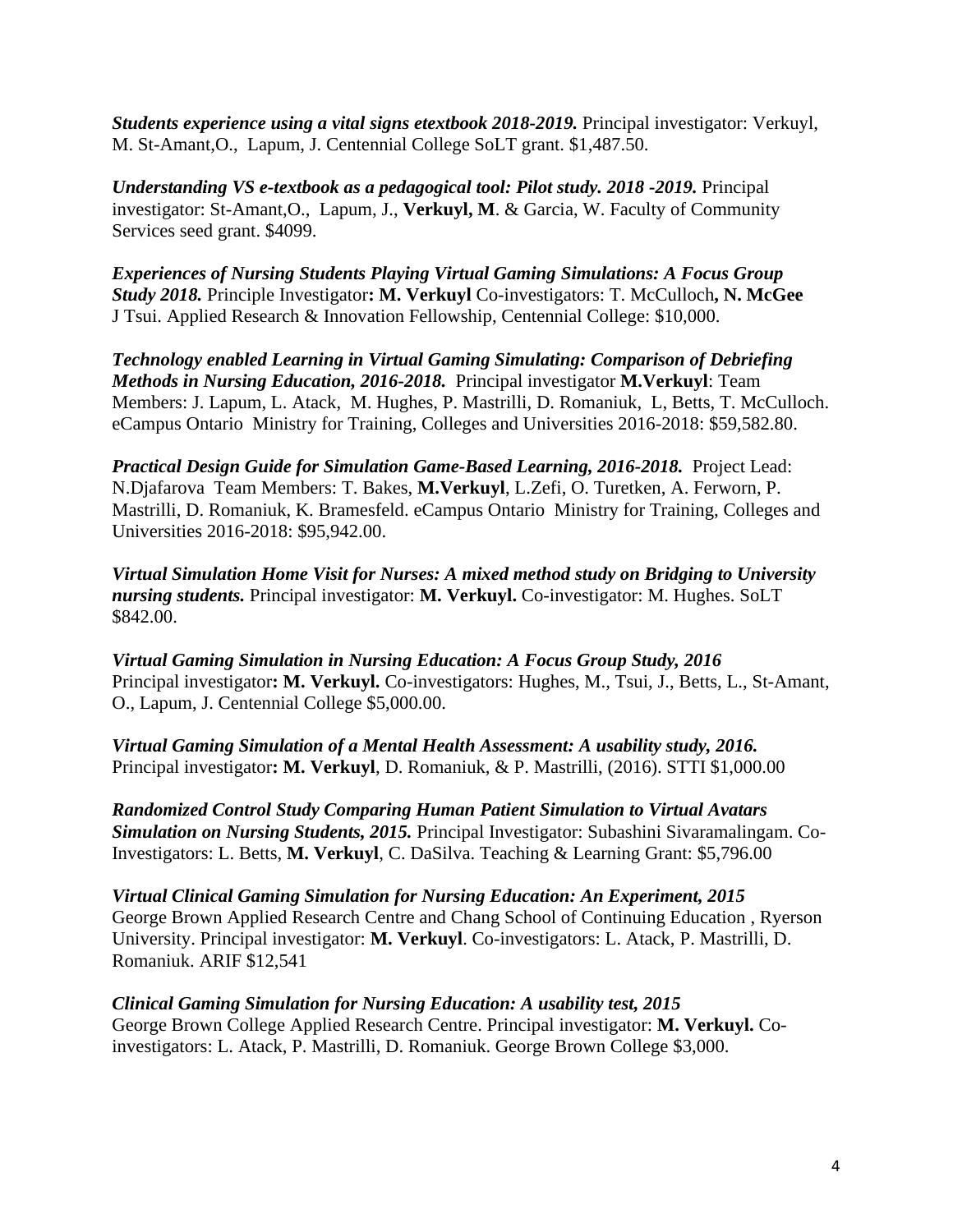*Using the Think Aloud Approach in Health Assessment to Strengthen Undergraduate Nursing Students' Physical Assessment Skills, (2014)*. Principal investigator: **M. Verkuyl**, Coinvestigators: M. Hughes, M. Fyfe, ARIF \$9,996.77.

### **PUBLICATIONS (2010-present)**

- **Verkuyl, M.,** Richie, S., Cahuas, D., Rowland, C., Ndondo, M. Larcina, T., & Mack, K., (2020). Exploring self plus group debriefing: A focus group study. *Journal of Clinical Simulation in Nursing* 43(C), 3-9. https://doi.org/10.1016/j.ecns.2020.03.007.
- **Verkuyl, M.,** Atack, L, Kamstra-Cooper, K. & Mastrilli, P. (2020). Virtual Gaming Simulation: An interview study of nurse educators. *Simulation & Gaming* (epub) 1 –13 https://doi.org/10.1177/1046878120904399
- **Verkuyl, M.,** Lapum, J.L., St-Amant, O., Hughes, M., Romaniuk, D. & McCulloch, T. (2020). Exploring debriefing combinations after a virtual simulation *Journal of Clinical Simulation in Nursing* 40(C), 36—42.<https://doi.org/10.1016/j.ecns.2019.12.002>
- **Verkuyl, M.,** St-Amant, O., Hughes, M., Lapum, J.L., & McCulloch, T., (2020). Combining self-debriefing and group debriefing in simulation. *Journal of Clinical Simulation in Nursing 39*(C). 41-44.<https://doi.org/10.1016/j.ecns.2019.11.001>
- **Verkuyl, M.,** Hughes, M., Atack, L., McCulloch, T., Lapum, J.L., Romaniuk, D. & St-Amant, O., (2019). Comparison of self-debriefing alone or in combination with group debrief. *Journal of Clinical Simulation in Nursing,* 37(C), 32-39. <https://doi.org/10.1016/j.ecns.2019.08.005>
- Eliadis, M. & **Verkuyl, M**. (2019). Balancing the Budget in the Simulation Centre. *Journal of Clinical Simulation in Nursing, 37*(C), 14-17. https://doi.org/10.1016/j.ecns.2019.06.005.Ó2019
- Lapum, J., St-Amant, O., **Verkuyl, M.,** Garcia, W., Tan, A., Freeman, W., & Savicevic, N. (2019). Designing open access, educational resources. *Quality of Advancement of Nursing Education. 5(2),* Article 7. Retrieved from:<https://qane-afi.casn.ca/journal/vol5/iss2/7/>
- **Verkuyl, M**., Lapum, J., St-Amant, O., Hughes, M. & Mastrilli, P. (2019). Designing virtual gaming simulations. *Journal of Clinical Simulation in Nursing*, 32(C), 8-12. [https://doi.org/10.1016/j.ecns.2019.03.008.](https://doi.org/10.1016/j.ecns.2019.03.008)
- **Verkuyl,** M., McGee, N., McCulloch, T. Tsui, J.& Layard, B. (2019). Different Formats for Playing Virtual Gaming Simulations. *CIN* 37(5), 237-40. https://doi.org/10.1097/CIN.0000000000000539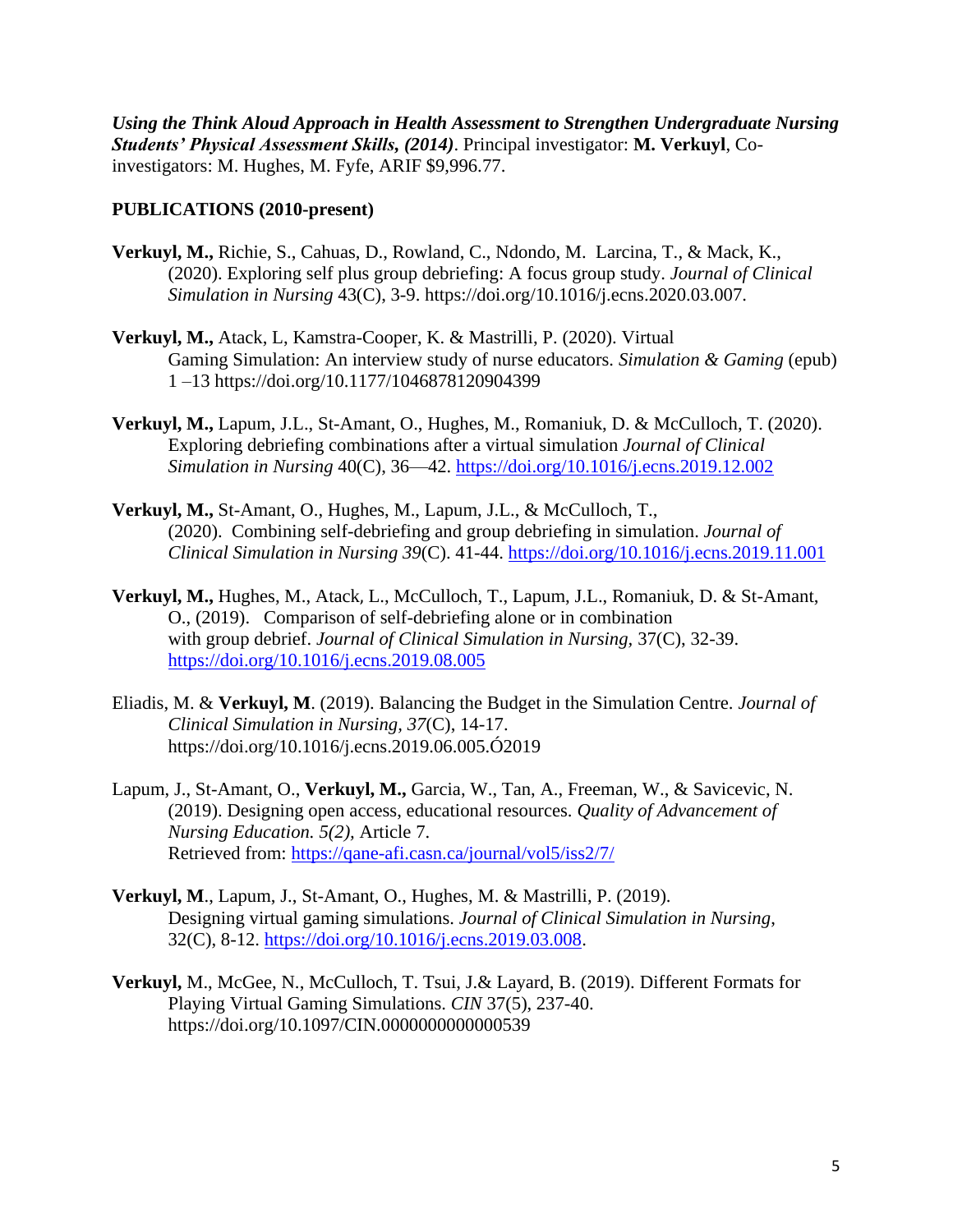- **Verkuyl, M.,** Betts, L., Schmid, J., Sivaramalingam, S. (2019). Body Interact: A usability study. Simulation & Gaming, 50(2), 1-12. https://doi/10.1177/1046878119844283
- **Verkuyl, M**. & Hughes, M. (2019). Virtual Gaming Simulation in Bridging Nursing Education: A mixed methods study*. Clinical Simulation in Nursing, 29*(C), 9-14. <https://doi.org/10.1016/j.ecns.2019.02.001>
- Betts, L., Schmid, J., Sivaramalingam, S. & **Verkuyl, M.** (2019). Using virtual interactive digital simulator to enhance simulation experiences for undergraduate nursing students. *Nursing Education Perspectives*. DOI: 10.1097/01.NEP.0000000000000472
- **Verkuyl, M.** Hughes, M. & Fyfe, M. (2018). Using Think Aloud in Health Assessment: A mixed methods study*. Journal of Nursing Education, 57*(11):684-686 https://doi.org/10.3928/01484834-20181022-10
- **Verkuyl, M**., Lapum, L., St-Amant, O., Tan, A. & Garcia, W. (2018) Engaging nursing students in the production of open educational resources. *Nurse Education Today* 71, p.75-77. https://doi.org/10.1016/j.nedt.2018.09.012
- Lapum, J., **Verkuyl,** M., Hughes, M., Romaniuk, D., McCullock, T., Mastrilli, P (2018). Selfdebriefing in virtual simulation. *Nurse Educator.* (epub ahead of print) DOI: 10.1097/NNE.0000000000000639
- **Verkuyl, M.,** Lapum, J. L., Hughes, M., McCulloch, T., Liu, L., Mastrilli, P., Romaniuk, D. & Betts, L. (2018). Virtual Gaming Simulation: Exploring Self, Virtual and In-person Debriefing. *Clinical Simulation in Nursing*, 20, 7-14. https://doi.org/10.1016/j.ecns.2018.04.006.
- **Verkuyl, M.,** Atack, L., McCulloch, T., Lui, L., Betts, L., Lapum, J.L., Hughes, M., Mastrilli, M. & Romaniuk, D. (2018). Comparison of Debriefing Methods Following a Virtual Simulation: An Experiment. *Journal of Clinical Simulation in Nursing, 19,* 1-7. Doi: 10.1016/j.ecns.2018.03.002
- **Verkuyl, M.,** Romaniuk, D., & Mastrilli, P. (2018). Virtual Gaming Simulation of a Mental Health Assessment: A usability study. *Nurse Education in Practice*, 18(31), 83-87. doi:10.1016/j.nepr.2018.05.007
- **Verkuyl, M**., Lapum, J., St-Amant, O., Betts, L., Hughes, M. (2017). An Exploration of Debriefing in Virtual Simulation. *Journal of Clinical Simulation in Nursing*, 13(11), 591– 594. DOI: https://doi.org/10.1016/j.ecns.2017.08.002
- **Verkuyl, M.** & Mastrilli, P. (2017). Virtual Simulations in Nursing Education: A Scoping Review. *Journal of Nursing & Health Sciences* 3(2), 39-47.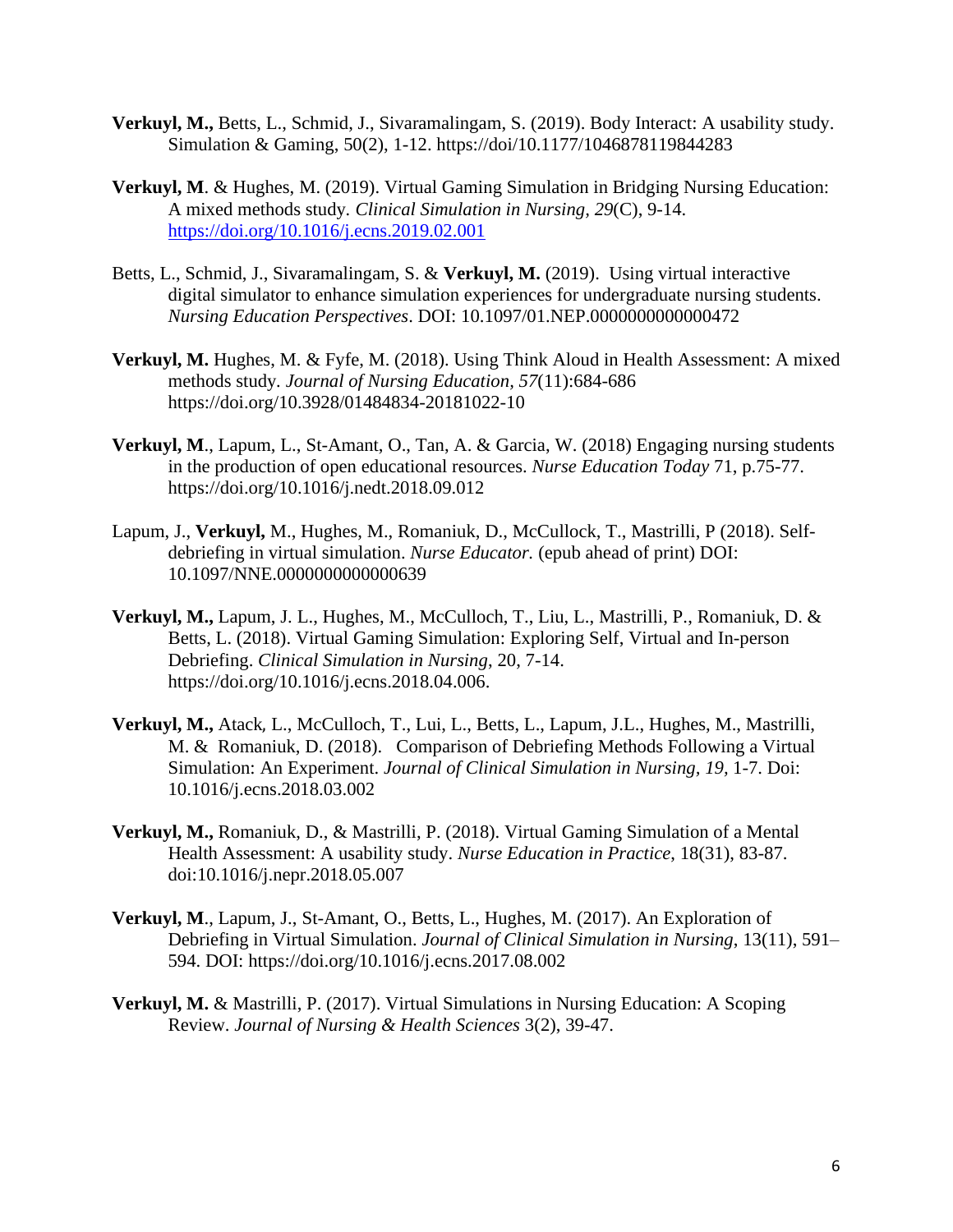- **Verkuyl, M**., Hughes, M., Tsui, J., Betts, L., St-Amant, O., Lapum, J. (2017). Virtual Gaming Simulation in Nursing Education: A focus group study. *Journal of Nursing Education.* 56(5), 274-280. DOI: 10.3928/01484834-20170421-04
- **Verkuyl, M.,** Romaniuk, D., Atack, L., & Mastrilli, P. (2017). A virtual gaming simulation for pediatric nursing care: An experiment. *Journal of Clinical Simulation in Nursing, 139 (5), 238–244.* DOI: 10.1016/j.ecns.2017.02.004
- **Verkuyl, M.,** Atack, L., Mastrilli, P., & Romaniuk, D. (2016). Virtual gaming to develop students' pediatric nursing skills: A usability test. *Nurse Education Today, 46, 81- 85.* <http://dx.doi.org/10.1016/j.nedt.2016.08.024>
- **Verkuyl, M**. (2014). Can Medical Professionals Make a Difference to Health Outcomes Through Short Term Medical Experiences, *Global Citizens Digest* Spring/Summer.
- **Verkuyl, M.** (2011). Health Assessment Education in the Congo. *Global Citizens Digest* Spring/Summer.

#### **Academic-Service**

- Partnership with the Centre for Addictions and Mental Health (CAMH)- Delivery of a 2 day Workshop and on-going support for Virtual Gaming Simulation development for use in an Addiction Counselling Educational program. Development of a pre workshop study package, a 2 day workshop, and providing Ad Hoc Mentorship in the Development Process. GBC Lead: Team: Lorraine Betts (GBC) and **M. Verkuyl** (Centennial College) Revenue: \$5,000
- Creation of a Nursing Educators' Community of Learning for Virtual Simulation and Serious Gaming. Chair of the Steering Committee: **M. Verkuyl**

## **INVITED TALKS (2010-present)**

- *Virtual Experiences in Nursing Education: Experiences of Canadian Nursing Faculty (May, 2020).* Virtual Simulation Community of Learning, Webinar
- *Virtual Simulations: What are my debriefing options? (April 2020).* Simulation Canada, Webinar
- *Debriefing Virtual Simulation: The Evidence and Recommendations (April, 2020).* Invited Speaker: INASCL COVID-19 Mini Webinars Series.
- *Virtual Simulation Community of Learning (April, 2020).* Invited Speaker: CASN Webinar.
- *The Art of Serious Game Design (Jan, 2020). Invited Speaker Keynote: Djafarova, N., Verkuyl, M. &* Mastrilli, P. E21 Consortium's 2nd Edition. For Clinical Simulation & Learning. Ottawa, Ontario.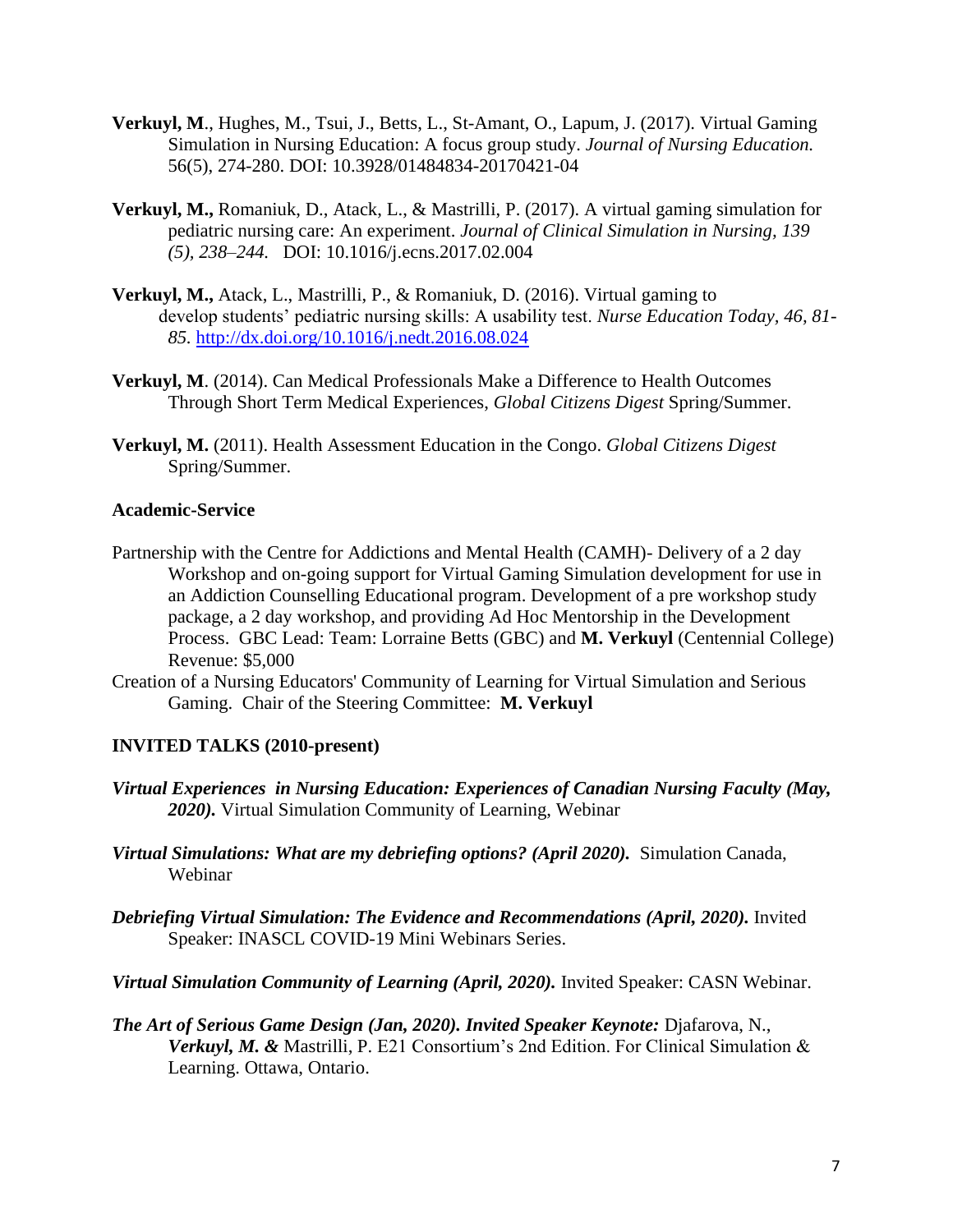- *PANEL: Pre-Conference symposium on Virtual and Augmented Reality (June, 2019).* **Invited** Speaker: INASCL Conference Phoenix, Arizona, USA.
- **Open Access Virtual Gaming Simulations for Nursing Education (Sept 2018).** Invited Speaker Webinar: Verkuyl, M. International Nursing Association For Clinical Simulation & Learning.
- *Virtual Gaming Simulations: A review of the literature (Aug, 2018).* Invited Speaker: **Verkuyl, M**., McCulloch, T. & St-Amant, O. World Cities Conference. Ryerson University, Toronto, Ontario.
- *Creating Virtual Gaming Simulations: A process overview (June, 2018). Invited Speaker:* Verkuyl, M. & Mastrilli, P. INASCL Pre-Conference. Toronto, Ontario.
- *Sim integration panel presentation at the SIM ONE (Dec, 2015)*. Invited Speaker: SIM-One, Toronto, Ontario.

#### **PRESENTATIONS EXTERNAL(2010-present)**

- *Is Self-Debrief Immediately After a Simulation Useful? (Nov 2019).* Oral Presentation: **M. Verkuyl**, M. Hughes, J. Lapum, O. St-Amant, Romaniuk, D., McColluch. Simulation in Action. 2017 SIM Expo, Montreal, Quebec.
- *Come and Play the New Virtual Healthcare Experience. (Nov 2019).* Oral Presentation: M. Verkuyl, Hughes, M., J. Lapum; O. St-Amant, Romaniuk, D., T. McColluch, T. Simulation in Action. 2017 SIM Expo, Montreal, Quebec.
- *PANEL: The Art of Serious Game Design Workshop (2019).* Oral Presentation: Djafarova, N., Verkuyl, M., Turetken, O., Zefi, L., Dimitriadou, A., Mastrilli, P., Romaniuk, D. Canadian Game Studies Association Conference. Vancouver, BC, Canada.
- *Optimizing nursing students learning experience of virtual gaming simulation - A focus group study (May 2019).* Oral Presentation: N. McGee, **M. Verkuyl**, T. McCulloch, J. Tsui and B.Layard (oral presentation). National Community Health Nursing Conference, New Brunswick,
- *Virtual Gaming Simulation: Virtual Hospital (Nov, 2018).* Oral Presentation: **Verkuyl. M**. CE Heads of Nursing Conference. Mississauga, Ontario.
- *Virtual Gaming Simulations: A unique learning experience (Nov 2018).* Oral Presentation*:*  **Verkuyl, M.,** Lapum, J., Hughes, M., Romaniuk, D., Mastrilli, P., Betts, L., St. Amant, O., McCulloch, T., Tsui, J. & Djafarova, N. eCampuOntario Technology enabled seminar + showcase. Toronto, Ontario.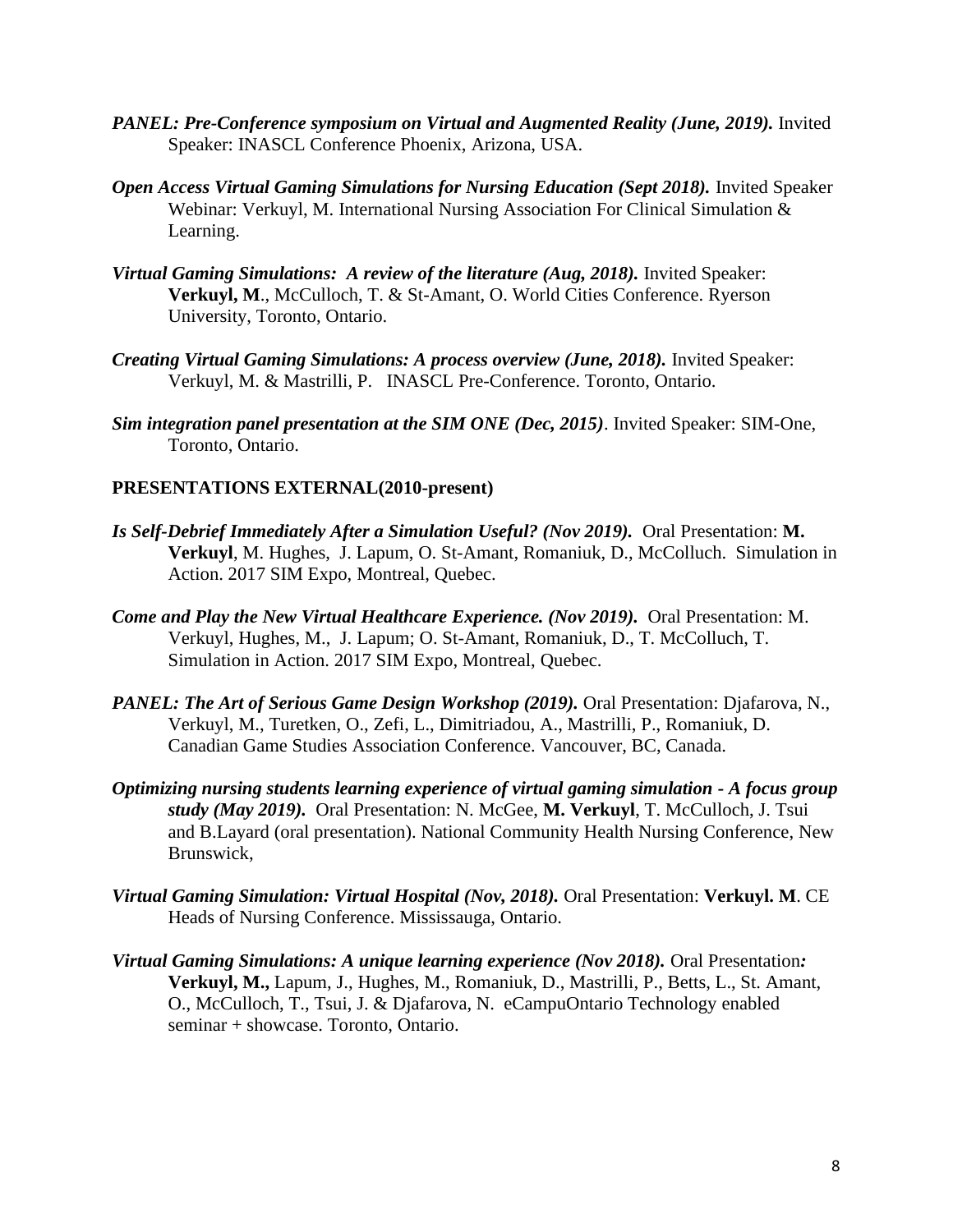- *The collaborative production of an interactive OER. (November, 2018).* Oral Presentation: Lapum, J., **Verkuyl, M.,** St-Amant, O., Garcia, W., Tan, A., & Freeman, W. eCampusOntario Technology enabled seminar + showcase. Toronto, Ontario.
- *The Art of Serious Game Design. (Nov, 2018).* Oral Presentation: Djafarova, N., **Verkuyl, M.,** Turetken, O., Zefi, L., Dimitriadou, A., Mastrilli, P., Romaniuk, D. eCampuOntario Technology enabled seminar + showcase. Toronto, Ontario.
- *How do multidisciplinary design teams benefit from an established Game Design Process? (May, 2018).* Presentation: Djafarova, N., **Verkuyl, M**., Turetken, O., Zefi, L., Dimitriadou, A., Mastrilli, P., Romaniuk, D. The Canadian Association for University Continuing Education. Halifax, Nova Scotia.
- *The Art of Serious Game Design Project: A methodology and practical guide for serious game design within multidisciplinary teams (Oct, 2018).* Oral Presentation: Djafarova, N., **Verkuyl, M**., Turetken, O., Zefi, L., Dimitriadou, A., Mastrilli, P., Romaniuk, D. Meaningful Play. Michigan State University. Michigan, USA.
- *A guide to The Art of Serious Game Design (2018).* Oral Presentation: Djafarova, N., **Verkuyl, M**., Turetken, O., Zefi, L., Dimitriadou, A., Mastrilli, P., Romaniuk, D. Online Learning 2018: Global Summit & EdTech Expo, Teaching & Learning in the Digital Age.
- *Engaging Learners in Virtual Gaming Simulation in Nursing. (May, 2018).* Oral Presentation: St-Amant, O., Verkuyl, M., Hughes, M., Lapum, J., Nikaiin, B., Mastrilli, P., Romaniuk, D., Betts, L., Wood, C., & Djafaraova, N. Ryerson University Learning and Teaching Conference. Toronto, Ontatio.
- *Designing open access, online interactive textbooks. (May 17, 2018).* Oral Presentation: Lapum, J., Verkuyl, M., St-Amant, O., Garica, W., Tan, A., & Freeman, W. Ryerson University Learning & Teaching Conference, Toronto, Ontario
- *Experiencing a Prenatal Assessment (Jan, 2018).* Games Showcase: Presentation: Verkuyl, M. Lampum, J., St-Amant, O. 18th International Meeting on Simulation in Healthcare, Las Angeles, California.
- *Exploring Debriefing Methods in Virtual Gaming Simulation (Jan, 2018).* Poster: Verkuyl, M. Atack L., McCulloch, T., Lui, L., Betts, L., Lapum, J.L., Hughes, M., Mastrilli, M. & Romaniuk, D. 18th International Meeting on Simulation in Healthcare, Las Angeles, California.
- *La conception et la mise en oeuvre d'un jeu de simulation virtuelle comme une activité de préparation pré-simulation pour les étudiants dans un programme de baccalauréat en sciences infirmières dans un contexte francophone. (Nov, 2017).* Poster: Lalonde, M., Tyerman, J., Luctkar-Flude, M., Tregunno, D., McParland, T., Peachey, L., Chumbley, L., Egan, R., Verkuyl, M., & Mastrilli, P. Ontario Simulation Exposition 2017, Toronto, Ontario.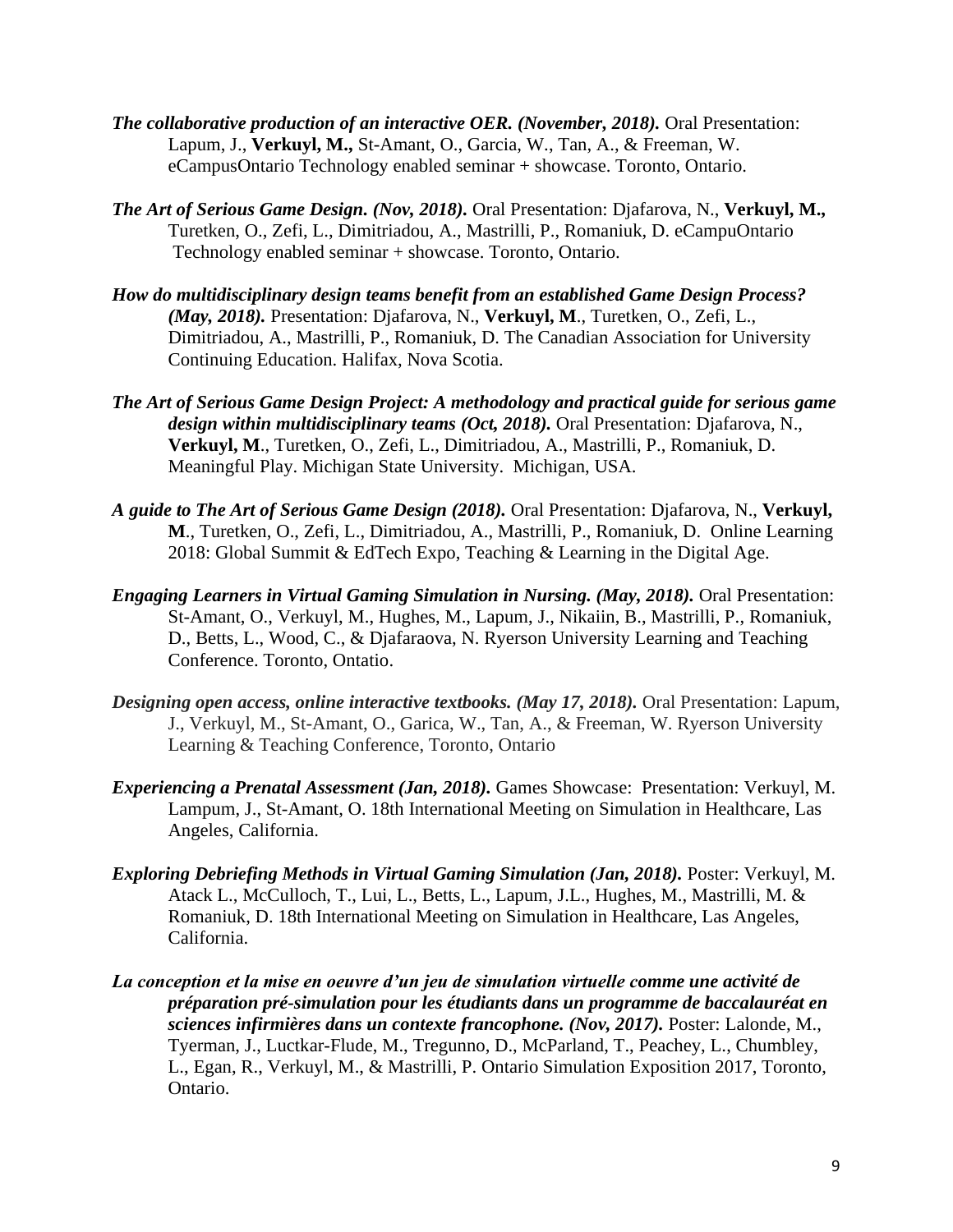- *Designing and implementing a serious virtual simulation game as a presimulation preparation activity for a live respiratory distress simulation for nursing students. (Nov, 2017).*  Poster: Luctkar-Flude, M., Tregunno, D., Tyerman, J., McParland, T., Peachey, L., Lalonde, M., Egan, R., Chumbley, L., Collins, L., Verkuyl, M., & Mastrilli, P. Abstract Ontario Simulation Exposition 2017, Toronto, Ontario.
- *Developing serious virtual games to be used as pre-simulation preparation within healthcare education.(Nov, 2017).* Presentation: Tyerman, J., Luctkar-Flude, M., Tregunno, D., McParland, T., Peachey, L., Lalonde, M., Chumbley, L., Egan, R., Verkuyl, M., & Mastrilli, P. Ontario Simulation Exposition 2017, Toronto, Ontario.
- *Designing and implementing a serious virtual simulation game focusing on the de-escalation of the angry patient as a full game and as a presimulation preparation activity for undergraduate nursing students. (Nov, 2017).* Poster: Tyerman, J., Luctkar-Flude, M., Tregunno, D., Chumbley, L., McParland, T., Peachey, L., Lalonde, M., Egan, R., Collins, L., Verkuyl, M., & Mastrilli, P. Ontario Simulation Exposition 2017, Toronto, Ontario.
- *Sustainability in simulation education: The creation and evolution of a simulation alliance. (Nov. 2017).* Poster: McParland, T., Tyerman, J., Luctkar-Flude, M., Peachey, L., Tregunno, D., Graham, L., & Lalonde, M. Ontario Simulation Exposition 2017, Toronto, Ontario.
- *Peer review in simulation education: More than a check box. (Nov 2017). Poster: McParland,* T., Peachey, L., Luctkar-Flude, M., Tregunno, D., Tyerman, J., Lalonde, M., & Egan, R. Ontario Simulation Exposition 2017, Toronto, Ontario.
- *Feasibility and learning outcomes associated with preparing nursing students for simulation using virtual gaming simulations. (April, 2018).* Poster:Luctkar-Flude, M., Tyerman, J., Tregunno, D., McParland, T., Peachey, L., Lalonde, M., Egan, R., Chumbley, L., Collins, L., Verkuyl, M., & Mastrilli, P. Sigma Theta Tau International Nursing Education Research Conference, Washington, D.C.
- *Virtual Gaming Simulation: A prenatal experience. (Nov 2017).* Oral Presentation: **M. Verkuyl**, J. Lapum; O. St-Amant, Simulation in Action. Virtual Showcase. 2017 SIM Expo, Toronto, Ontario.
- *Toward a framework for effective game-based learning design (2017).* Oral Presentation: Djafarova, N., **Verkuyl, M**., Turetken, O., Zefi, L., Dimitriadou, A., Mastrilli, P., Romaniuk, D. The Ontario Council for University Lifelong Learning. Toronto, Ontario.
- *Virtual Gaming Simulation: Prescribing Controlled Substances (Sept 2017).* Oral Presentation: M. Verkuyl. NPAO Annual Conference, Toronto, ON, Canada.
- *Playing Games: Using Virtual Gaming Simulation to Augment Clinical Practice in Nursing (Oct 2017).* Oral Presentation: M. Verkuyl, D. Romaniuk, P. Mastrilli. International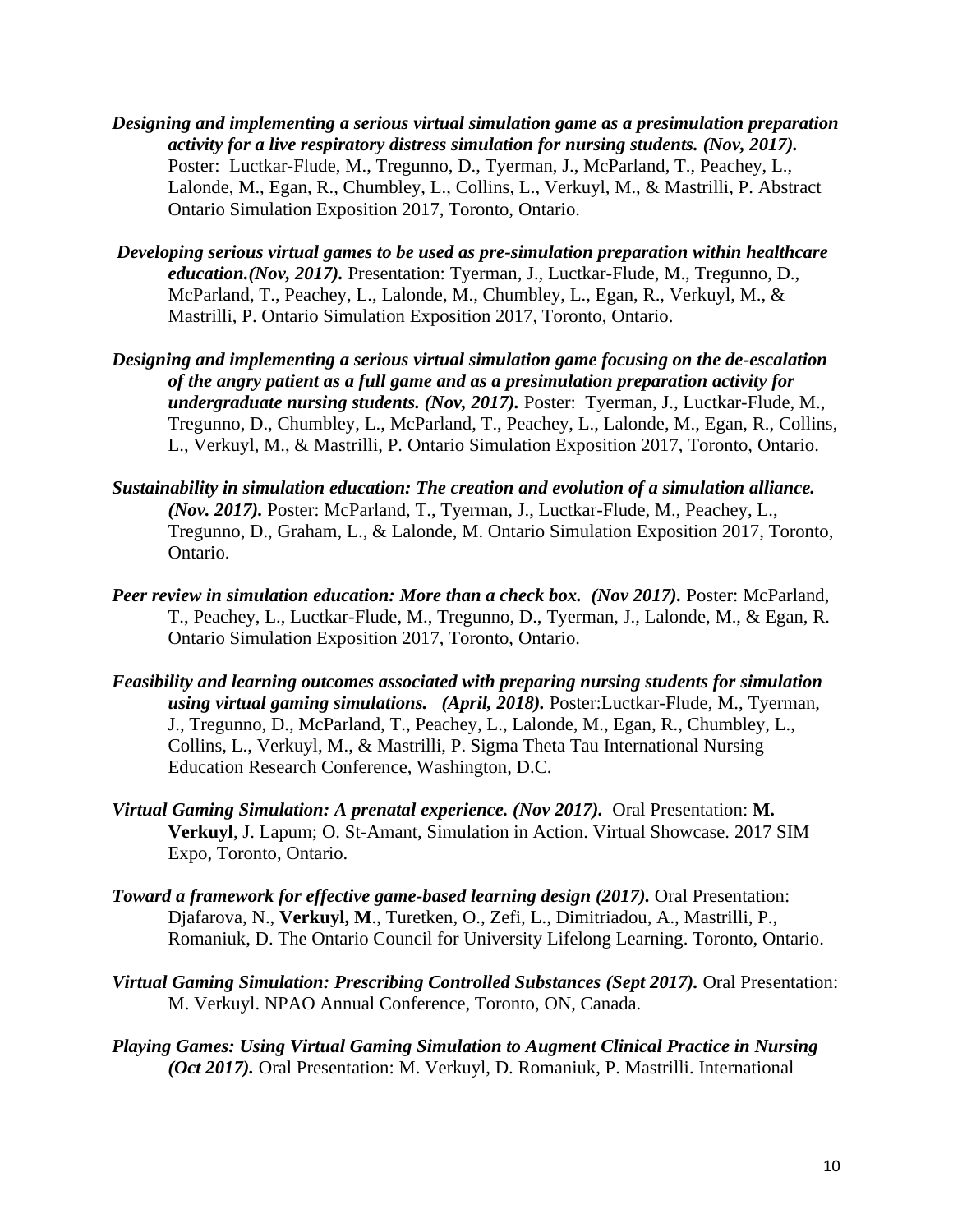Council for Open and Distance Education (ICDE) World Conference on Online Learning, Toronto, ON, Canada.

- *Virtual Gaming Simulation of a Mental Health Assessment (July 2017).* Showcase: M. Verkuyl, P. Mastrilli. Serious Play Conference. Manassas, Virginia, USA.
- *Play the Game: Using Virtual Gaming Simulation to Enhance Learning (June, 2017). Poster* Presentation: D. Romaniuk, M. Verkuyl, P. Mastrilli. INACSL Conference, 2017 Washington DC, USA.
- *Developing Skills in Pediatric Post-Operative Care: How Does a Virtual Gaming Simulation Compare with Traditional Lab Simulation (June, 2017). Poster Presenters: M. Verkuyl,* D. Romaniuk, P. Mastrilli. INACSL Conference, 2017 Washington DC, USA.
- *Virtual Gaming Simulation of a Mental Health Assessment: A usability (April, 2017).* Oral Presentation: M. Verkuyl, D. Romaniuk, P. Mastrilli. GANES Conference: Catalyzing Nursing Education and Scholarship for Global Health, Miami, Florida, USA.
- *Virtual Gaming Simulation in Nursing Education: A Focus Group Study (April, 2017).* Oral Presentation: M. Verkuyl Authors: M. Hughes, J. Tsui, L. Betts, O. St-Amant, J. Lapum, Presentation: GANES Conference: Catalyzing Nursing Education and Scholarship for **Global Health, Miami, Florida, USA.**
- *A Virtual Gaming Simulation for Pediatric Nursing Care: A randomized control study* **(Feb, 2017). Oral Presentation: M.Verkuyl, P. Mastilli, D. Romaniuk. Teaching & Learning Symposium Toronto, Ontario, Canada.**
- *Virtual Simulation in Nursing Education (Oct, 2016).* Oral Presentation: **M. Verkuyl**, P. Mastrilli, & D. Romaniuk. Simulation in Action. Virtual Simulation Showcase. SIM-One, Toronto, Ontario.
- *Developing Communication and Mental Health Assessment Skills through a Virtual Simulation Game* (May, 2016) Oral Presentation**: M. Verkuyl,** P. Mastrilli, D. Romaniuk, CASN Canadian Nursing Education Conference, Toronto, Ontario.
- *Virtual gaming to develop pediatric nursing skills (May, 2016).* Oral Presentation: **M. Verkuyl**, P. Mastrilli, D. Romaniuk. CASN Canadian Nursing Education Conference, Toronto, Ontario.
- *Clinical Gaming Simulation for Nursing Education: A usability test (Jan, 2016).* Poster presentation: L. Atack, M. Verkuyl, P. Mastrilli, & D. Romaniuk, International Meeting for Simulation in Healthcare, SanDiego, Cal.
- *Virtual Clinical Gaming Simulation for Nursing Education: An Experiment (Jan, 2016).* Poster Presentation: D. Romaniuk**, M.Verkuyl**, P. Mastrilli, & L. Atack. International Meeting for Simulation in Healthcare, SanDiego, Cal.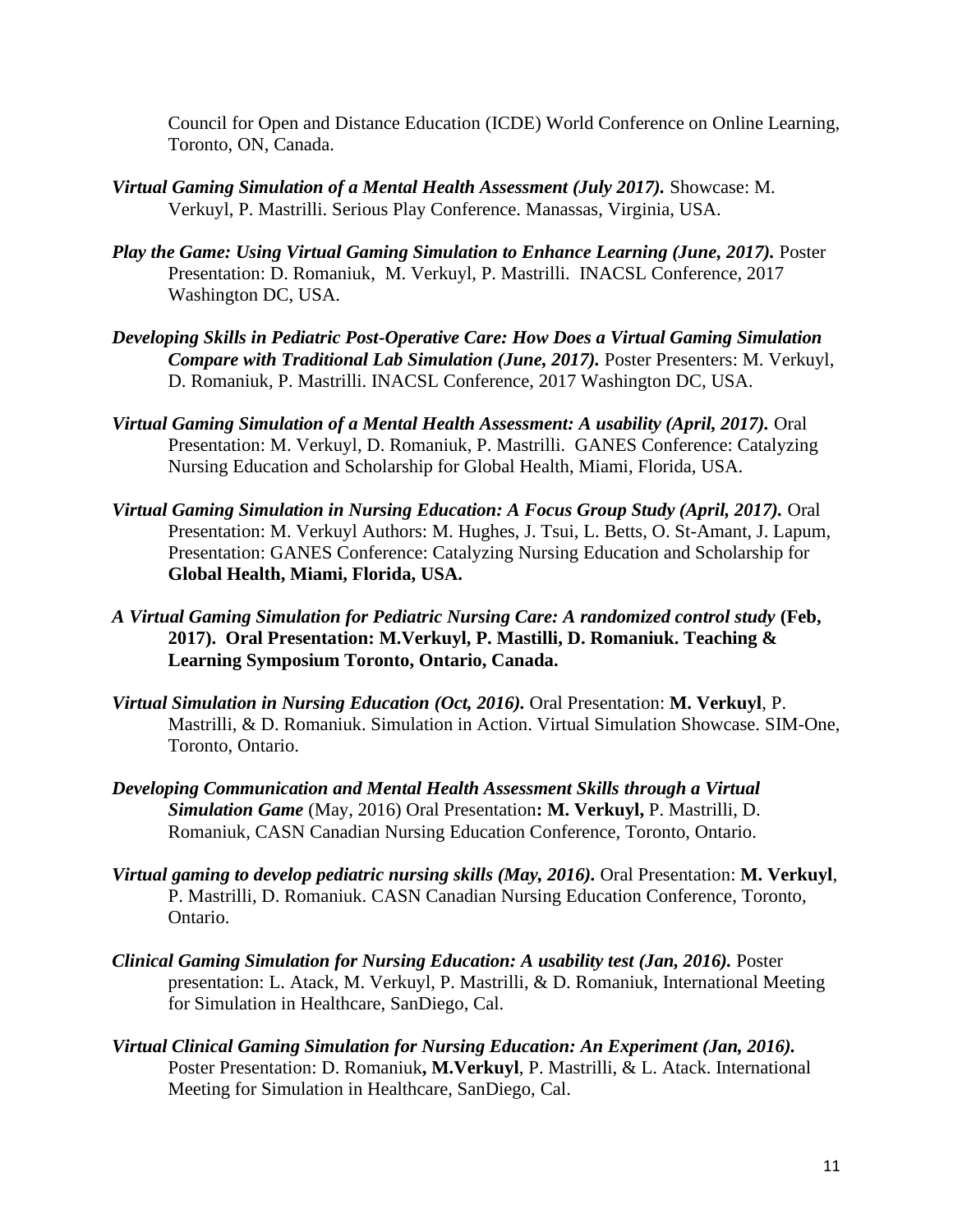*Pediatric Virtual Gaming Simulation (Dec, 2015).* Oral Presentation: **M. Verkuyl**, P. Mastrilli, D. Romaniuk, Simulation in Action, Virtual Simulation Showcase, SIM-One: Toronto, Ontario.

#### **PRESENTATIONS INTERNAL (2010-current)**

- *Come Play the Game: A Virtual Healthcare Experience (June 2019).* Oral Presentation: M. **Verkuyl** & M. Hughes. RISE at Centennial College, Toronto, Ontario.
- *What are students saying about etextbooks? (June 2019).* Oral Presentation: **M. Verkuyl**, M. Hughes, O. St-Amand & J. Lapum. RISE at Centennial College, Toronto, Ontario.
- *Virtual game simulation (VGS): Come and experience the journey of clinical decision making. (May, 2019).* Oral Presentation: N. McGee, M. Verkuyl, T. McCulloch, J. Tsui and B. Layard (oral presentation) Centennial Learns State of the College Centennial College, Toronto, Ontario.
- *Suspension of Disbelief Factors Within Virtual Gaming Simulation (May 2018)* Oral Presentation: **M. Verkuyl** & M. Hughes. Centennial Learns at Centennial College, Toronto, Ontario.
- *Playing Serious Games to Enhance Learning (June 2017).* **Oral** Presentation: **M. Verkuyl**, RISE at Centennial College, Toronto, Ontario.
- *Virtual Gaming Simulation (April, 2017).* Oral Presentation: **M. Verkuyl**, Open Webinar at Centennial College, Toronto, Ontario.
- *Preparing a Manuscript for Publication (March, 2017).* Oral Presentation: **M. Verkuyl,** Research Workshop at Centennial College, Toronto, Ontario.
- *Virtual Gaming Simulation (March, 2017).* Oral Presentation: **M. Verkuyl,** Lunch & Learn at Centennial College, Toronto, Ontario.
- *Virtual Clinical Gaming Simulation for Nursing Education: An Experiment (May, 2016).* Poster Presentation: **M. Verkuyl,** D. Romaniuk, P Mastrilli, & L. Atack, SoTL Research Workshop at Centennial College, Toronto, Ontario.
- *Clinical Care Decisions for Virtual Patients (Feb, 2016).* Oral Presentation: **M. Verkuyl**, P. Mastrilli & D. Romaniuk, Teaching & Learning Symposium, Centennial College, Toronto, Ontario.
- *Global Experiences (Nov, 2015).* Oral Presentation: **M.Verkuyl,** Faculty Fest, Centennial College, Toronto, Ontario.

#### **BOOK PUBLICATIONS**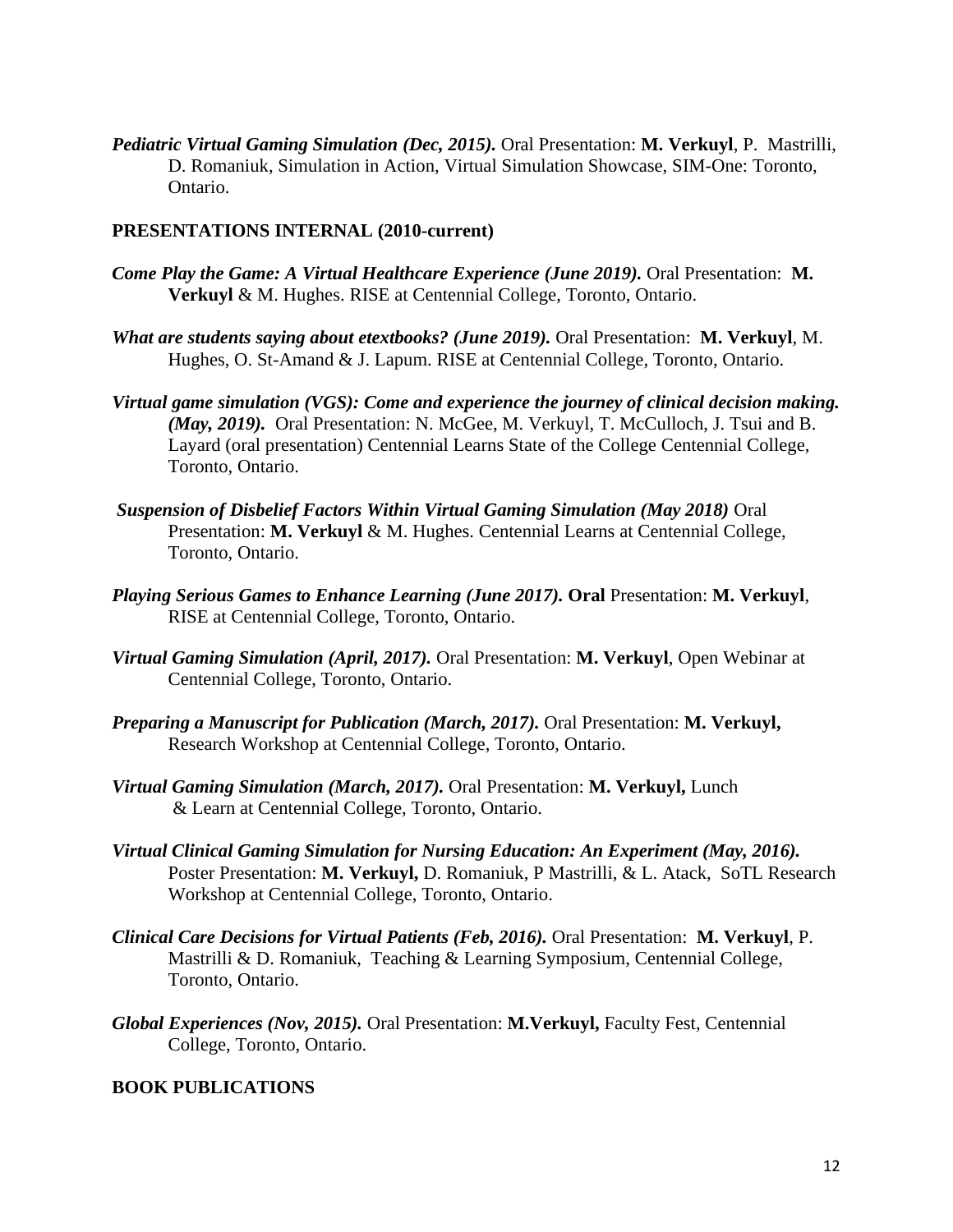- Lapum, J., **Verkuyl, M.,** Garcia, W., St-Amant, O., & Tan, A. (2018). Vital sign measurement across the lifespan. Open access. EcampusOntario. Retrieved from: <http://pressbooks.library.ryerson.ca/vitalsign/>
- Lapum, J., **Verkuyl, M.,** Hughes, M., St-Amant, O., Romaniuk, D., Betts, L., & Mastrilli, P. (2018). Design and creation of virtual gaming simulations in nursing education. In R.Gordon and D.McGonigle (Eds.), Virtual Simulation in Nursing Education. Springer Publishing: New York
- Bates, T., Zefi, L., Dimitriadou, A., Ferworn, A., Turetken, O., Romaniuk, D., Verkuyl, M., & Mastrilli, P. (2018). The Art of Serious Game Design. Open Access. Retrieved from: <https://pressbooks.library.ryerson.ca/guide/>

### **PROFESSIONAL ACTIVITIES (2010-present)**

- 2019-2024 Adjunct graduate faculty member for the Ph.D. in Health Sciences Program in the School of Health Sciences at the University of South Dakota
- 2019-current Member, Departmental Evaluation Committee, Daphne Cockwell
- School of Nursing, Ryerson University
- 2018-current Member, Working group for new courses: Introduction to Health
- Assessment and Advanced Health Assessment
- 2018-current Chair. Virtual Simulation Community of Learning
- 2020 Committee Member. Expo Advisory Committee 2020. Simulation Canada
- 2019 Reviewer. International Journal of Nursing Education Scholarship
- 2019 Reviewer. Virtual Reality
- 2019 Reviewer. Disability and Rehabilitation
- 2019 Reviewer. IEEE VR 2020 Journal Papers
- 2018-present Advisory member of the Nursing Community Assessment Service Virtual Reality Initiative Advisory Committee
- 2018-2019 Key Expert Consultation: Spreading Team Training: Improving Teamwork to Strengthen Healthcare Systems, Ariadne Labs
- 2016-2020 Reviewer. Clinical Simulation in Nursing

## **PRECEPTOR & SUPERVISION**

Dissertation Committee Members for Aaron Hartstein in the Ph.D. in Health Sciences Program

in the School of Health Sciences at the University of South Dakota Preceptor: Duncan Ebby in a MN APN in Primary Care course Sept 2016-April 2017 Supervision:

Sarah Zwicker research assistant for Testing the impact of self-debrief in In-person Simulation: A mixed methods study Fall 2019.

Jyoti Bakshi research assistant for Testing the impact of self-debrief in In-person Simulation: A mixed methods study Fall 2019.

Czarielle Dela Cruz research assistant for Testing the impact of self-debrief in In-person Simulation: A mixed methods study Fall 2019.

Jessica Bregstein research assistant for the Technology-enabled Learning in Virtual Gaming Simulation: Comparison of Debriefing Methods in Nursing Education Study Winter-Spring 2017